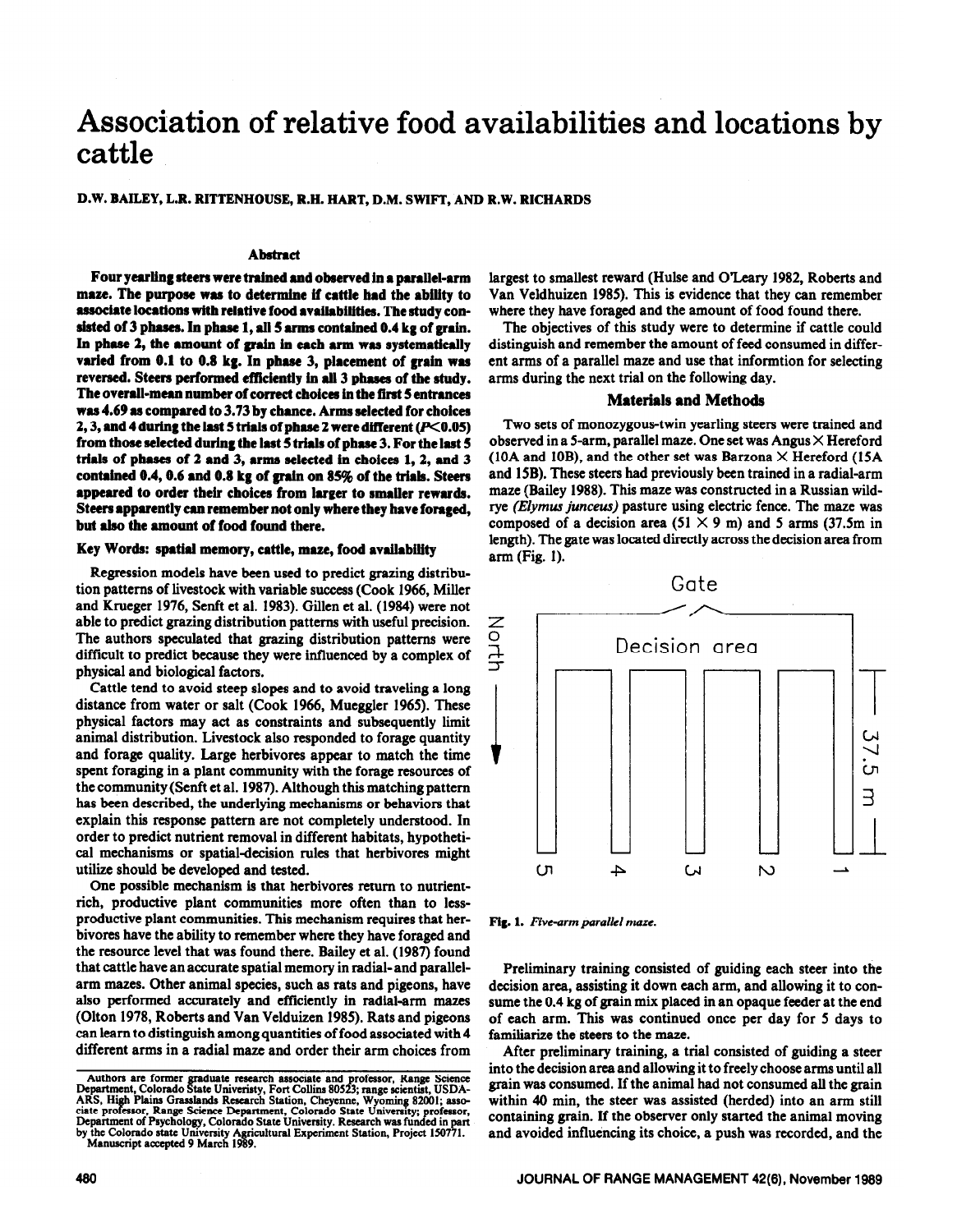subsequent choice was termed non-assisted. **A correct** choice was defined as entry into a previously unentered arm without assistance followed by consumption of grain. A **mistake or** repeat was defined as entry into an arm where grain had been consumed previously. Each steer was placed in the maze and observed daily until the end of the study, and the order of placement was randomized. During the interval between observation periods, steers were kept in a nearby pasture. To minimize the chance of steers using grain odor for a cue in arm selection, additional grain (0.4 kg) was placed at the end of each arm. This grain was placed in an open container behind the feeder and beyond the reach of the steer.

The study consisted of 3 phases that were distinguished by the amount and location of grain. For the first 5 days (phase I), 0.4 kg of grain was placed at the end of each arm. During the next 7 days (phase 2), steers within each identical-twin set were randomly assigned to either the ascending or the descending treatment. For the ascending treatment, 0.1,0.2,0.4,0.6, and 0.8 kg of grain were placed in arms 1, 2 ,3, 4, and 5 (Fig. 1), respectively. For the descending treatment, 0.8,0.6,0.4,0.2, and 0.1 kg of grain were placed in arms 1,2,3,4, and 5, respectively. At the end of phase 2, animals were switched to the other treatment for 10 days (phase 3).

Sign tests (Conover 1980) were used to compare arms chosen on choices 1 to 5 between identical twins for the last 5 trials of phases 2 and 3. Signs had to be reversed in phase 3 in order to pool responses from phases 2 and 3, because of the crossover type of experimental design. A difference in the order of arm choices between identical twins could indicate the ability of cattle to use spatial memory to distinguish among locations with various levels of reward.

Sign tests were also used to compare arms selected by a steer for choices 1 to 5 for the last 5 days of phases 2 and 3. Results from both steers in a treatment group (ascending-descending or descendingascending) were pooled and analyzed together. This analysis compares arm selection of a steer (not a comparison between twins) during phase 2 and 3. A difference in order of choices during phase 2 and 3 would indicate that steers can form (and later modify) associations between locations and levels of reward.

For both statistical analyses described above, the primary emphasis should be given to choices 2 and 3. Gate location may have biased the first arm chosen. Choices 4 and 5 were occasionally incorrect which could also confound the results.

Spearman's rho rank correlation coefficient (Conover 1980) was used to compare the sequence of arm selection. The arm numbers (Fig. 1) were used as ranks. The rank correlation coefficient was used as an indicator of the relationship between 2 sequences of arm choices.

### **Results and Discussion**

The steers performed very efficiently in all 3 phases of the study (Table 1). The overall-mean number of correct choices in the first 5 entrances was 4.69. The number of correct choices in the first 5 entrances that would be expected by chance was 3.73 (calculated from equations from Beatty and Shavalia 1980). The steers

Table 1. Mean performance of steers in a 5-arm parallel maze with equal (phase 1), varied (phase 2) and reversed (phase 3) rewards.

| <b>Phase</b>   | Number<br>of trials | Correct choices<br>in first<br>5 entrances <sup>a</sup> | Total incorrect<br>choices |
|----------------|---------------------|---------------------------------------------------------|----------------------------|
|                | 20                  | 4.70                                                    | 0.35                       |
| $\overline{2}$ | 28                  | 4.54                                                    | 0.71                       |
| 3              | 40                  | 4.80                                                    | 0.33                       |
| Overall        | 88                  | 4.69                                                    | 0.45                       |

**The number of arms that would be entered correctly by chance alone is 3.73 (calcu**lated by methods presented by Beatty and Shavalia 1980).

required very little assistance from the observers. On 2 occasions, a steer was herded into an arm still containing grain after a 40-mintime period had been exceeded (assist). On 5 trials, a steer was started moving (push) after the time period was exceeded. Assistance from the observer was required only for the last choice.

Of greater importance was the order in which the arms were chosen. Arm 3 (nearest to the entrance gate) was the first arm chosen in 93% of the trials. In phase 2, all steers quickly learned to choose arms containing 0.8, 0.6 or 0.4 kg of grain in the first 3 choices. During the last 5 trials of phases 2 and 3,85% of the first 3 choices were of arms that contained 0.8, 0.6, and 0.4 kg of grain (Table 2). These arms would be expected to be selected for the first

Table 2. Sequence in which various amounts of grain (kg) were consumed in the last 5 trials of phases 2 and 3.

| Sequence <sup>*</sup> | Sequence<br>frequency | Percent of<br>total trials |
|-----------------------|-----------------------|----------------------------|
| .4.8.6.2.1            | 11                    | 27.5                       |
| .4 .6 .8 .2 .1        | 11                    | 27.5                       |
| .6.8.1.2.2            | 9                     | 22.5                       |
| .6.8.4.1.2            | ,                     | 5.0                        |
| .4.8.6.1.2            |                       | 2.5                        |
| .4.8.2.6.1            |                       | 2.5                        |
| .4 .6 .2 .1 .8        |                       | 2.5                        |
| .4.2.8.6.1            |                       | 2.5                        |
| .4.2.6.8.1            |                       | 2.5                        |
| .4 .1 .8 .6 .2        |                       | 2.5                        |
| .4.2.1.6.8            |                       | 2.5                        |
| Total                 | 40                    | 100.0                      |

**'Incorrect choices wcrc not included in this analysis. There were no incorrect choices in the first 3 entrances.** 

3 choices on 10% of the trials by chance. Few errors made in phases 2 and 3 involved reentering arms that contained 0.1 or 0.2 kg of grain. Arms which had contained 0.8, 0.6, and 0.4 kg of grain accounted for 32,26, and 32% of incorrect choices, respectively.

Twins selected different ( $P<0.05$ ) arms for choices 2, 3, and 4 in the last 5 trials of phases 2 and 3. There was no difference between twins  $(P>0.05)$  in arms selected for choices 1 and 5.

Arms selected for choices 2,3, and 4 of phase 2 were different  $(F<0.05)$  from those chosen in phase 3 for steers in both the ascending-descending (steers 10A and 15B) and descendingascending (steers 10B and 15A) treatments. Arm selection on choice 5 was different  $(P<0.05)$  for the descending-ascending treatment but not for the ascending-decending treatment  $(P>0.05)$ . There was no difference ( $P > 0.05$ ) in arms selected for choice 1 for either treatment.

Rank correlation analysis of the entire choice sequence generally agreed with the separate analysis of each choice. The correlation, however, added little to interpretation of choice sequences and was removed from this presentation.

Steers may not have distinguished among all quantities of grain, but they definitely avoided arms that contained 0.1 or 0.2 kg of grain until the fourth and fifth choices. Steers may have divided arms into those containing higher or lower quantities of grain. Steers quickly learned the quantity of grain (high or low) associated with each arm. It took somewhat longer for the steers to change their choice sequence when the placement of grain was reversed (phase 3). The preference for higher quantities of grain did not overcome steers's bias for choosing the arm directly in front of the gate in choice 1.

Efficient performance of the steers indicates that they have an accurate spatial memory (Bailey et al. 1987). Animals apparently use working memory to remember which arms were visited (Olton 1978). Specific stimuli and responses that are required for a given trial are stored in working memory and can be forgotten at the end